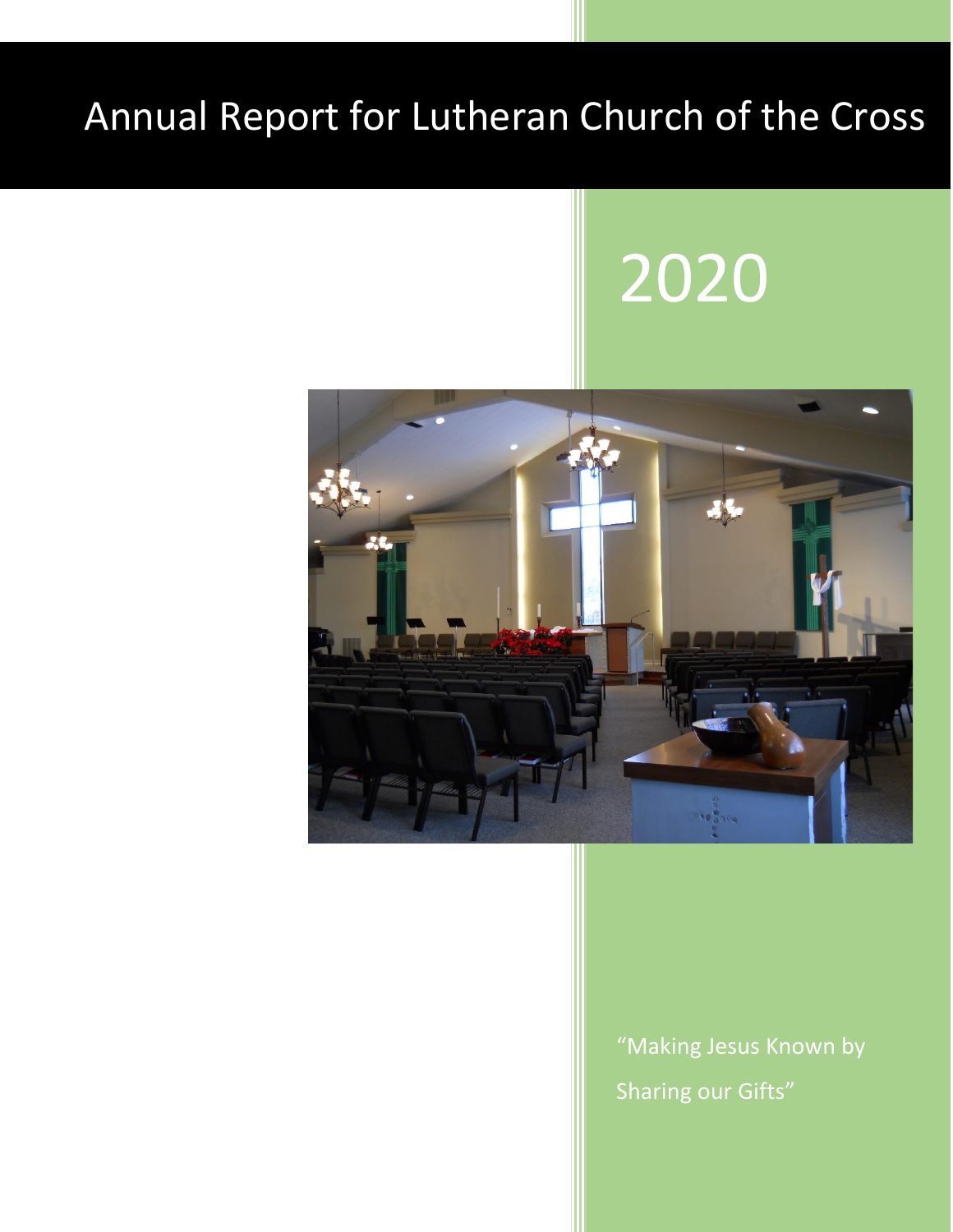# TABLE OF CONTENTS

| <b>CHRISTIAN EDUCATION REPORT</b>     |  |
|---------------------------------------|--|
| <b>FAITH AND CARE REPORT</b>          |  |
| <b>HELPING HANDS COMMITTEE REPORT</b> |  |
|                                       |  |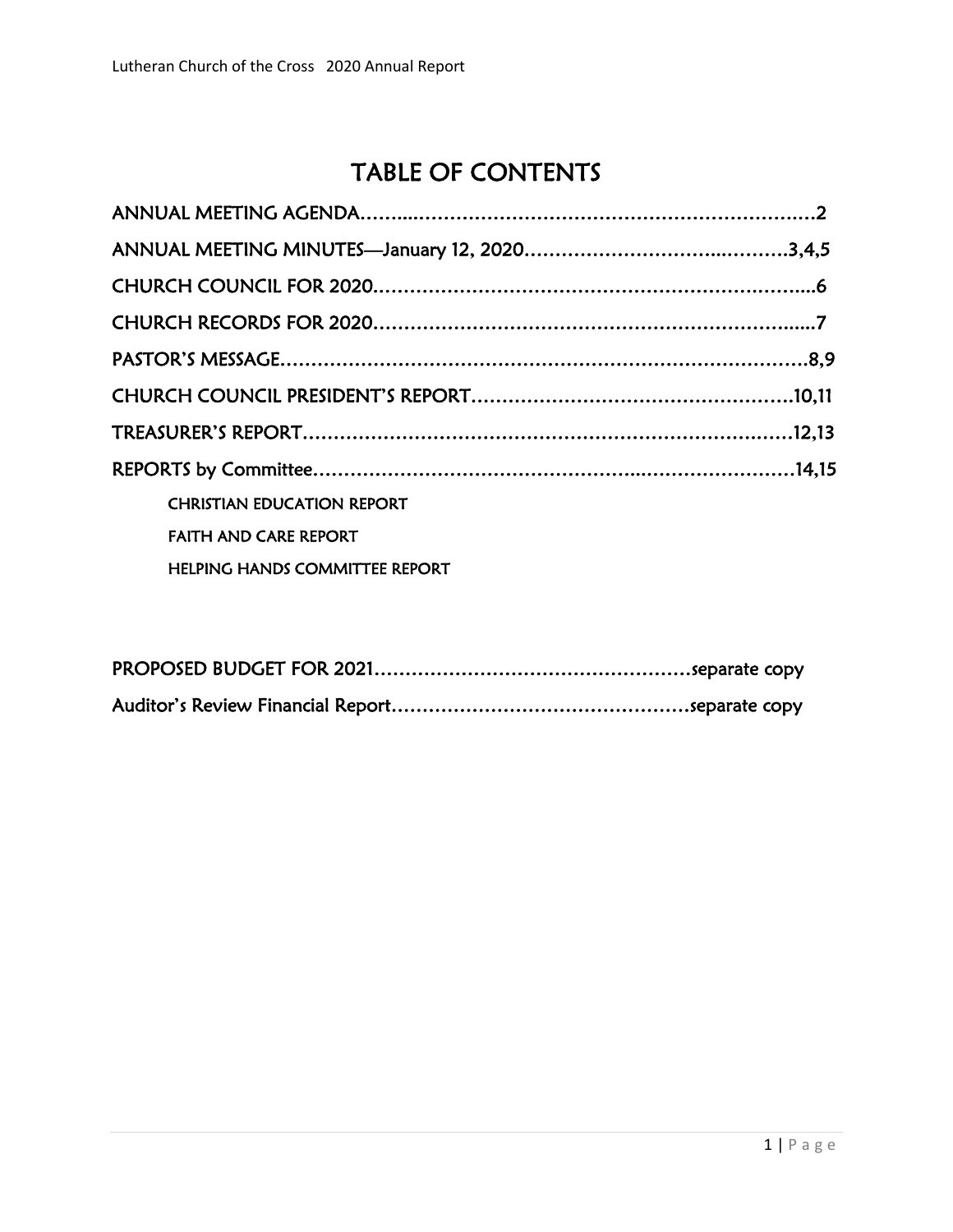## **2020 ANNUAL MEETING AGENDA LUTHERAN CHURCH OF THE CROSS JANUARY 24, 2021**

Call to Order

Opening Devotions

Appointment of Parliamentarian

Circulation of Sign-In Sheets

Approval of 2019 Annual Meeting Minutes

Presentation of Reports

Elections:

Council Members

Endowment Fund Committee

Nominating Committee

Camp of the Cross Representatives

Missouri Slope Lutheran Care Center Representatives

WND Synod Assembly Representatives

Approval of the 2021 Budget

Unfinished Business

New Business

Closing Prayer

Adjournment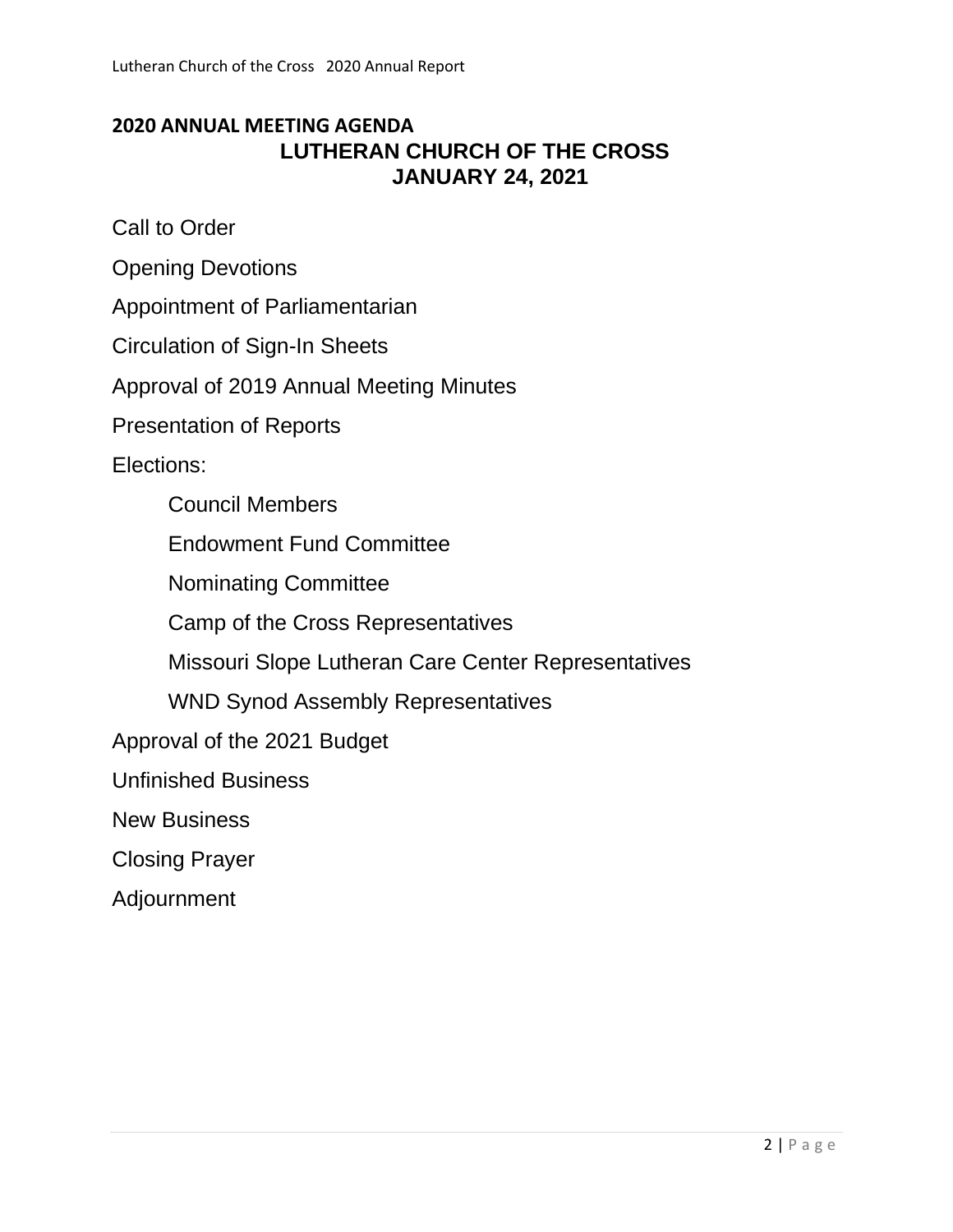# **2019 ANNUAL MEETING MINUTES**

## **Lutheran Church of the Cross** 01-12-20 11:00 AM

The meeting was called to order by Council President Kylie Blanchard and an opening prayer was given by Pastor Ahlness.

Parliamentarian Roger Kruger declared a quorum.

Minutes of the last annual meeting were unanimously approved on a voice vote by the congregation.

All committee, Pastor and Director of Discipleship, and Council President reports were accepted and approved as published in the annual report.

The treasurer's report was given (see summary below) by LCC Treasurer Art Wheeler. See his notes and financial report as attached.

Elections were held as follows:

Council members replacing Tom Harris and Ken Will, who's terms were up: Scott Summers and Ron Borth. Both were elected on a unanimous ballet.

Endowment Fund Board: Ken Will, Kerry Carpenter, Jon Spilde, and Brian Johnson were elected on a unanimous ballet.

Nominating Committee: Roger Kruger, Tom Harris and Dawn Houlton were elected on a unanimous ballet.

Missouri Slope Lutheran Care Center: Paul Gurholt noted he and Stacy Krumwiede currently serve on the MSLCC Board of Directors, and they could serve as LCC representatives in that capacity.

Camp of the Cross (2): to be selected by the Council.

Western ND Synod Assembly representatives (2): Brett Gurholt and one more to be selected by the Council.

A motion was made by Doug Johnson and seconded by Steve Neu to approve the Council purposed budget for 2020 (see separate "2020 Proposed Budget"). It passed on a unanimous voice vote.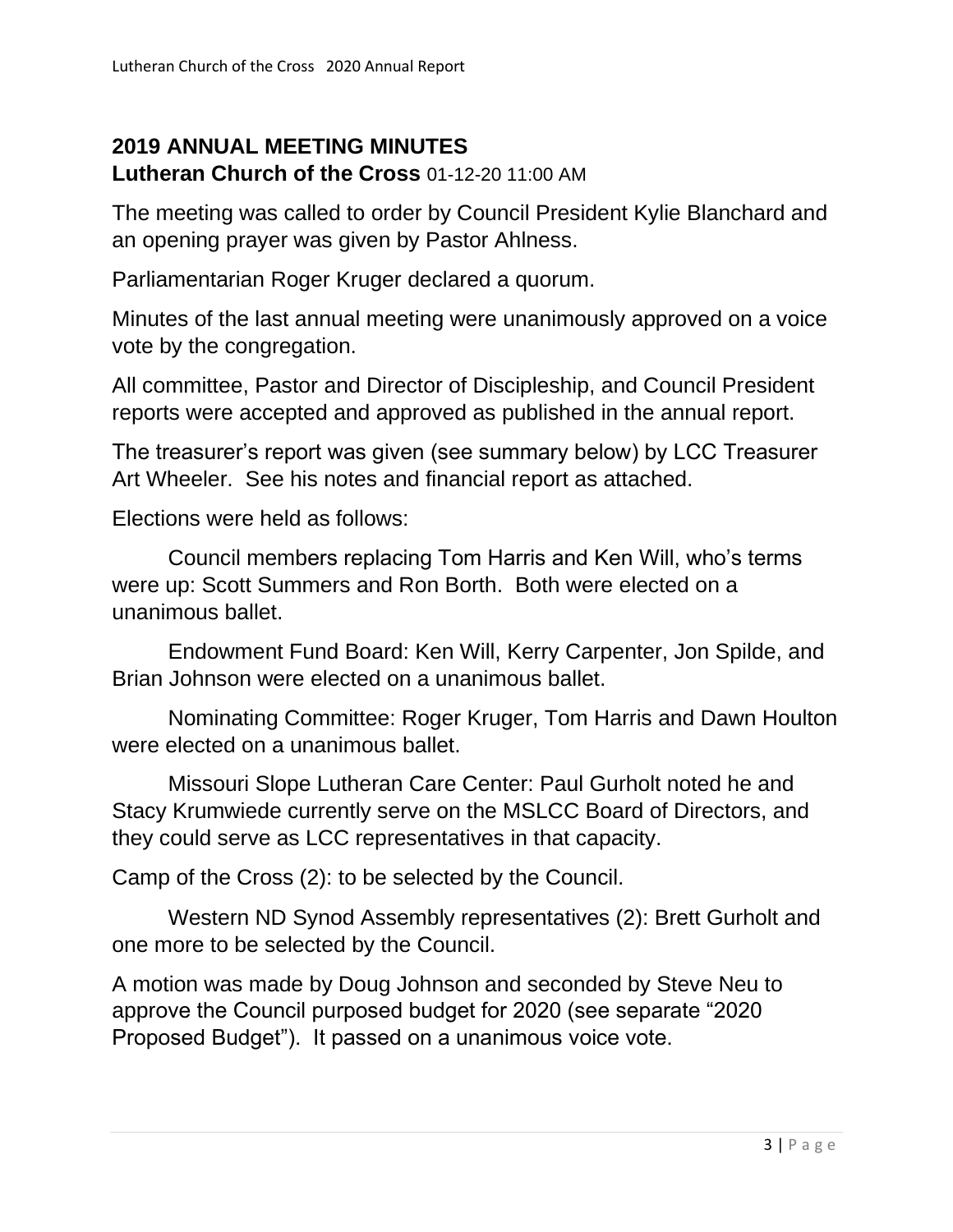New business: On a motion from Heather Martin and a second from Lavern Hanson, the recommended changes to the Articles of Incorporation, as updated by Murry Sagsveen, were approved unanimously.

The LCC annual meeting was closed with a table prayer song by the congregation.

## **2019 Annual Minutes**

#### **Treasurer's Verbal Report**

My annual written report is contained in the LCC Annual Report. The Church is financially sound, and we have no unpaid vendor's claims. The 2019 Giving Statements have been mailed. Please contact me if you have any questions about them.

The LCC annual report on page 11, in the 4th paragraph, indicated that the ending General Fund account balance was \$129,812. We closed contribution records on Thur., Jan. 2 so Connie could reprint them. On Fri., Jan 3, we received a significant contribution property postmarked on Dec. 31. Our Auditor advised us to include that contribution with the 2019 records. With the last contribution, the actual General Fund account balance was \$137,862.25. While this number seems large, it is the depository not only for the General Fund expenditures, but also General Savings, designated projects and designated Savings.

Within the proposed Budget document, on the last page, the annual yearly income is \$441,514.47. With the accepted contribution just mentioned that annual yearly income should be noted as \$449,564.47. Of that total income, we have 29 members who use the Vanco Payment System, our electronic vehicle, for their contributions. Those contributions were in excess of \$90,600, a major increase from 2018. Total Income exceeded operating expenditures by \$29,117.37.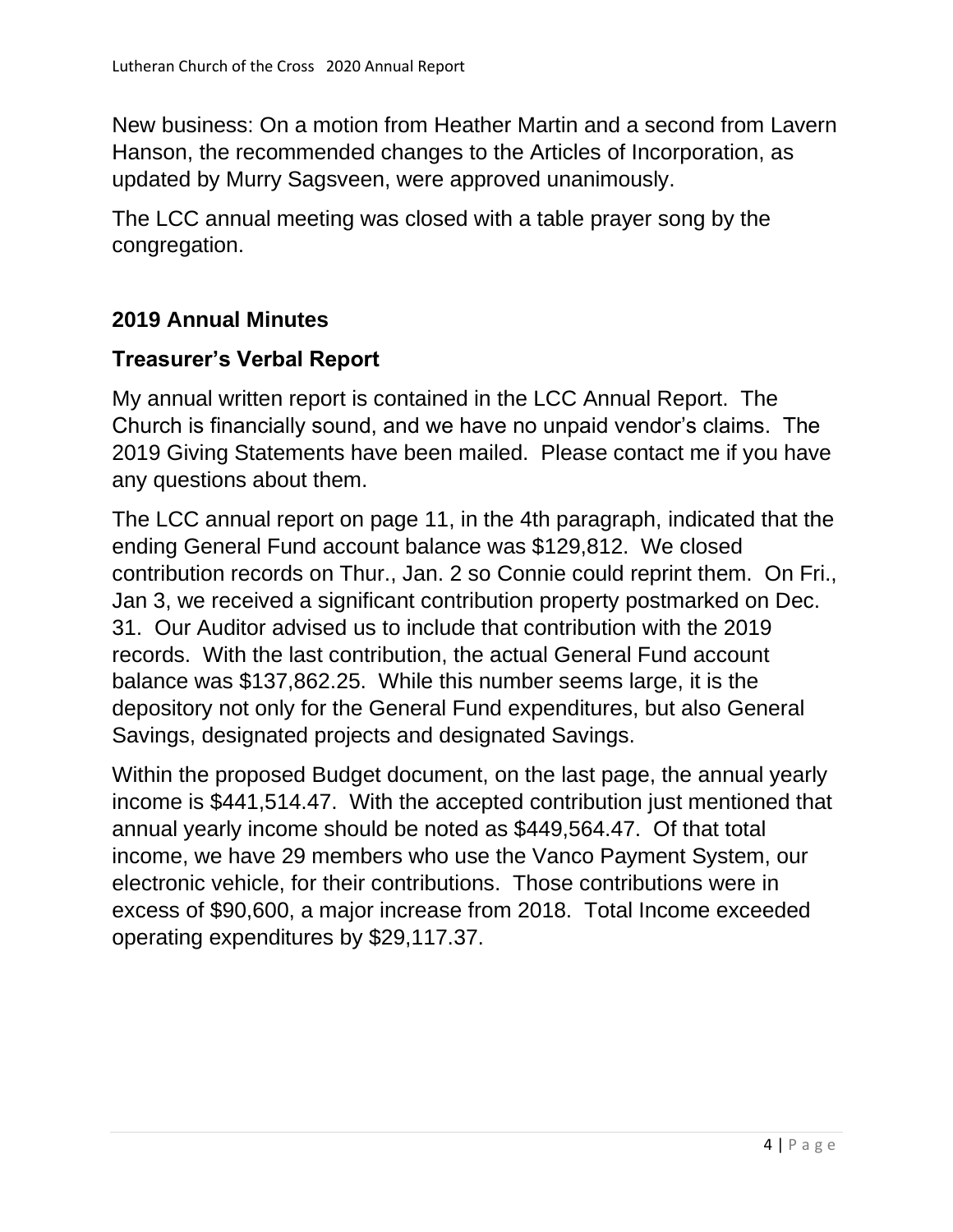#### **2019 Annual Minutes continued**

A word about Charitable Gifts. These Gifts have been a tremendous help to sustain the General Fund of LCC. Over \$64,000 in Charitable Gifts were contributed in 2019. Those Gifts are in addition to the contributor's regular contributions. All contributors are confidential. Their Gifts are acknowledged by letter on behalf of the Council and Congregation.

The 2019 Media Replacement of sanctuary projects and other equipment was funded entirely by other Charitable Gifts so designated. Those Gifts ARE NOT a part of the General Operating Fund, although our accounting software, QuickBooks, requires their entry. Those designated Gifts were nearly \$22,000. There remains about \$8,000 so specially designated to continue needed replacements.

And, in conclusion, a word about the Promissory Notes. The \$424,000 loaned to LCC by 22 members saved the church 1.5% of the original commercial bank loan or about \$57,000 over the loan's life. The current unpaid balance is \$294,000. \$65,000 in Promissory Notes were redeemed in 2019. In 2020, only \$40,000 in principle is scheduled for redemption. The reserve must be increased with the monthly \$5,700 transfers from the General Operating Fund so in 2021, \$90,000 can be redeemed. As a part of the LCC General Operating Budget, every contributor's offering is a part of the monthly Promissory Note transfer. The Promissory Note Committee, Ken Will, Roger Pommerer, Jon Hanson, and I, hope to redeem all notes by July or August 2023, nine years earlier than the original commercial loan.

CONCLUSION: LCC is blessed with a giving and generous Congregation. It has been my pleasure to serve as your Treasurer. I will be happy to respond to any questions. Pres. Kylie, I also move that the written and verbal Treasurer's report be accepted as presented.

Art Wheeler, Treasurer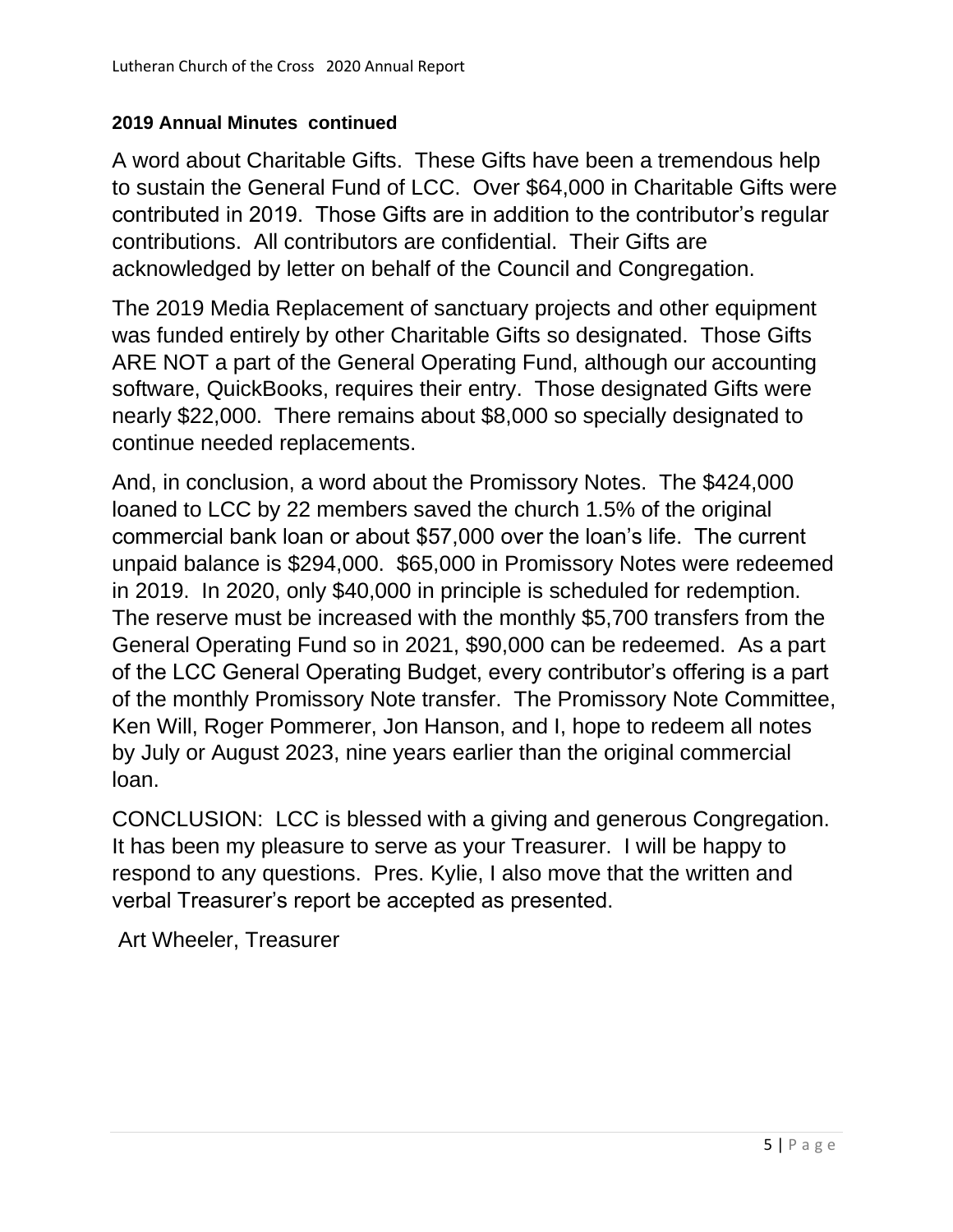# **2020 Church Council**

The following members served on the Church Council of Lutheran Church of the Cross in 2020

| <b>Members</b>                        | <b>Term Expires</b> |
|---------------------------------------|---------------------|
| Krisi Kunz, President                 | January 2022        |
| <b>Heather Martin, Vice President</b> | January 2021        |
| Jon Hanson, Secretary                 | January 2021        |
| <b>Kylie Blanchard</b>                | January 2022        |
| Krisi Kunz                            | January 2022        |
| <b>Mark Kunze</b>                     | January 2022        |
| One vacant position                   |                     |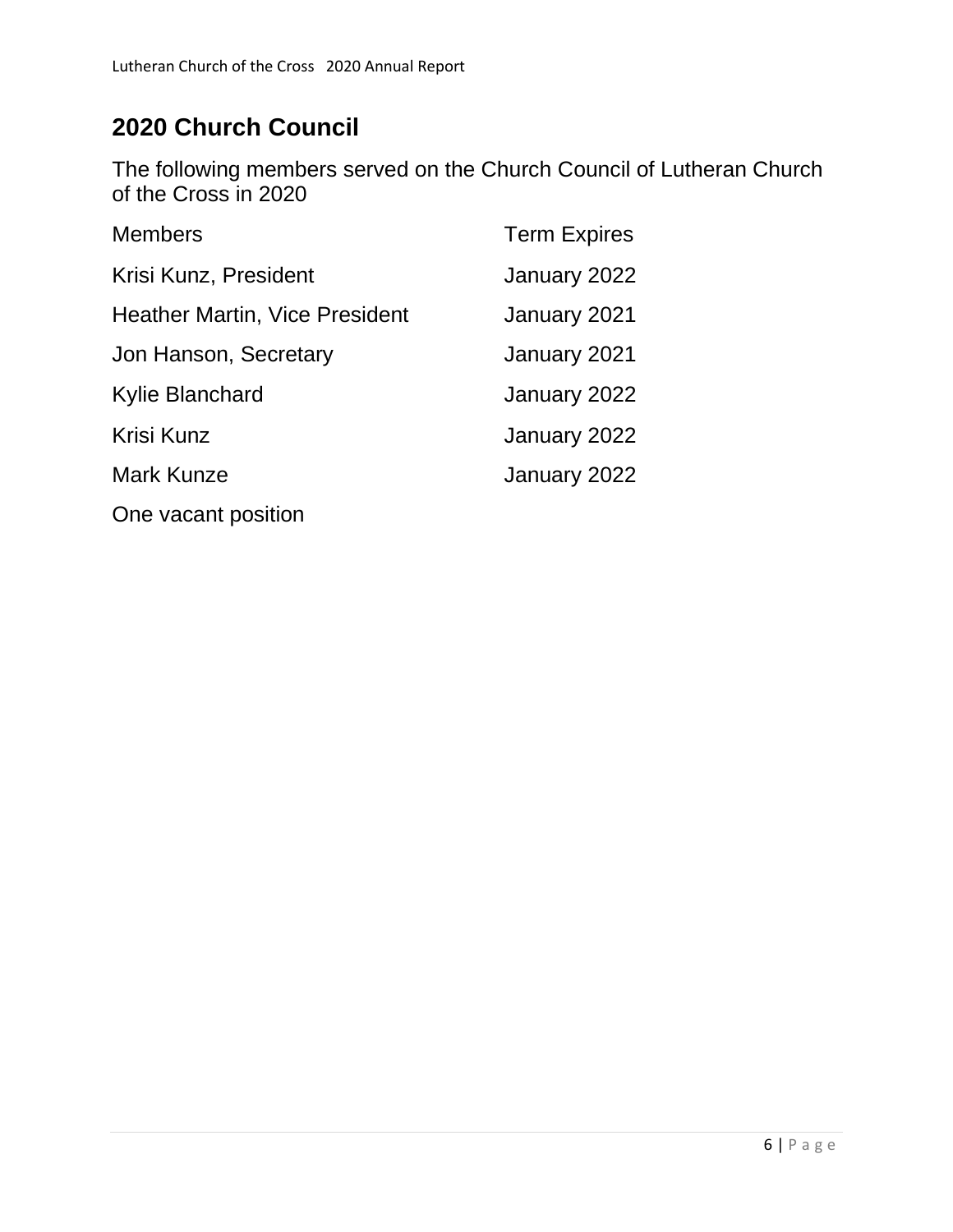## **Church Records for 2020**

**Transfers In: 2 John and Kathy Van Middlesworth Transfers out: Moved: no transfer Baptisms: 6 Elvin Buschee, Annie Neu, Marley Jeromcheck, Garrett Keller, Karter Wrangham, Elah Toso**

**Members Confirmed: 2 Callie Collins, Keelin Traynor**

**Marriages 2 Eve Axvig and Jamison Kath, Bethany Waters and Dan Fitzner**

**Deaths 9 Don Raatz, Manley Hillesland, Roger Riveland, Lucille Bakke, James Kramer, Vivian Dahl, Ray Staiger, Bryce Hill, Tekla Bekkedal**

#### **Total Membership Stats Baptized members 1/1/2020 519**

Loss by transfer Loss by death -9 Gains by transfers 2 Gains by baptism *6* **12/31/2020 518**

#### **Confirmed Members 1/1/2020 408**

Loss by transfer Loss by death -9 Gains by transfer 2 Gains by confirmation 2 **12/31/2020 403**

**Giving units 1/1/2020 215 12/31/2020 219**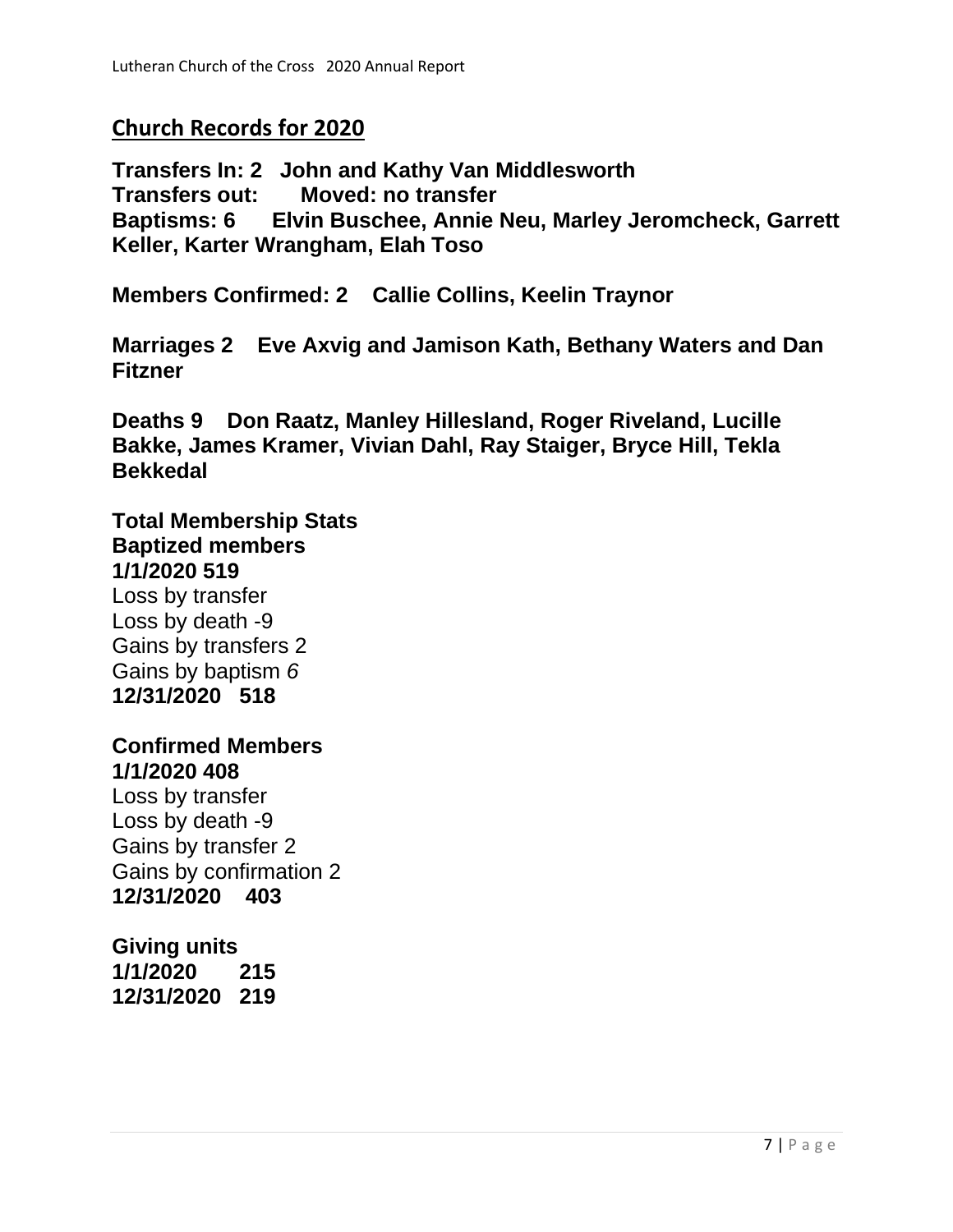## **Pastor's Message from Lisa Ahlness**

## *The light shines in the darkness, and the darkness did not overcome it.*

#### *John 1:5*

Deacon Janie preached a wonderful sermon on January 3 on a text from the beginning of the Gospel of John that included these words. In it, she pondered how we keep our lights shining, when the world around us can seem so heavy and dark; how we let our light shine so others can see it; and how we help others see and let their own lights shine.

She spoke of a Christmas Eve service when the room was darkened for the singing of Silent Night. She stood holding the Christ candle, the only light in the darkness. The ushers came to light their tapers, and passed down the aisles, lighting the candles of those on the ends of the rows. Soon the whole sanctuary was bright, and the faces reflected back at Janie were full of hope and wonder and joy and peace and sadness and love – all those things, right there together.

She took us back through the last year and some of the ways our lights shined. (You've seen them mentioned in the newsletter and heard them highlighted at offering time during worship. So many ways, in a new and different time: the connectors, making phone calls to many, showing the love and concern a family has for all its members; the worship planners, production team, musicians, altar guild, ushers and leaders – all doing their things in new ways to enable us to be together, apart; the actors, performers, costumers and editors, producing a masterpiece of an online Christmas program; artists and decorators who make the space at LCC the beautiful home it is; generous givers who brought and bought items to make life better for those they'd never meet, who invested in our endowment and gave to the church's ministries even in a tough year, who worked at and participated in a first-ever drive-through breakfast to benefit Camp of the Cross, who created lovely things for our kids and our homebound folks, too; who gave a filtration system to the church that will make the building better and safer for all; and the multitudes who wore masks and dared to try beloved things in brand new ways, even when we would've rather done things the way we always had.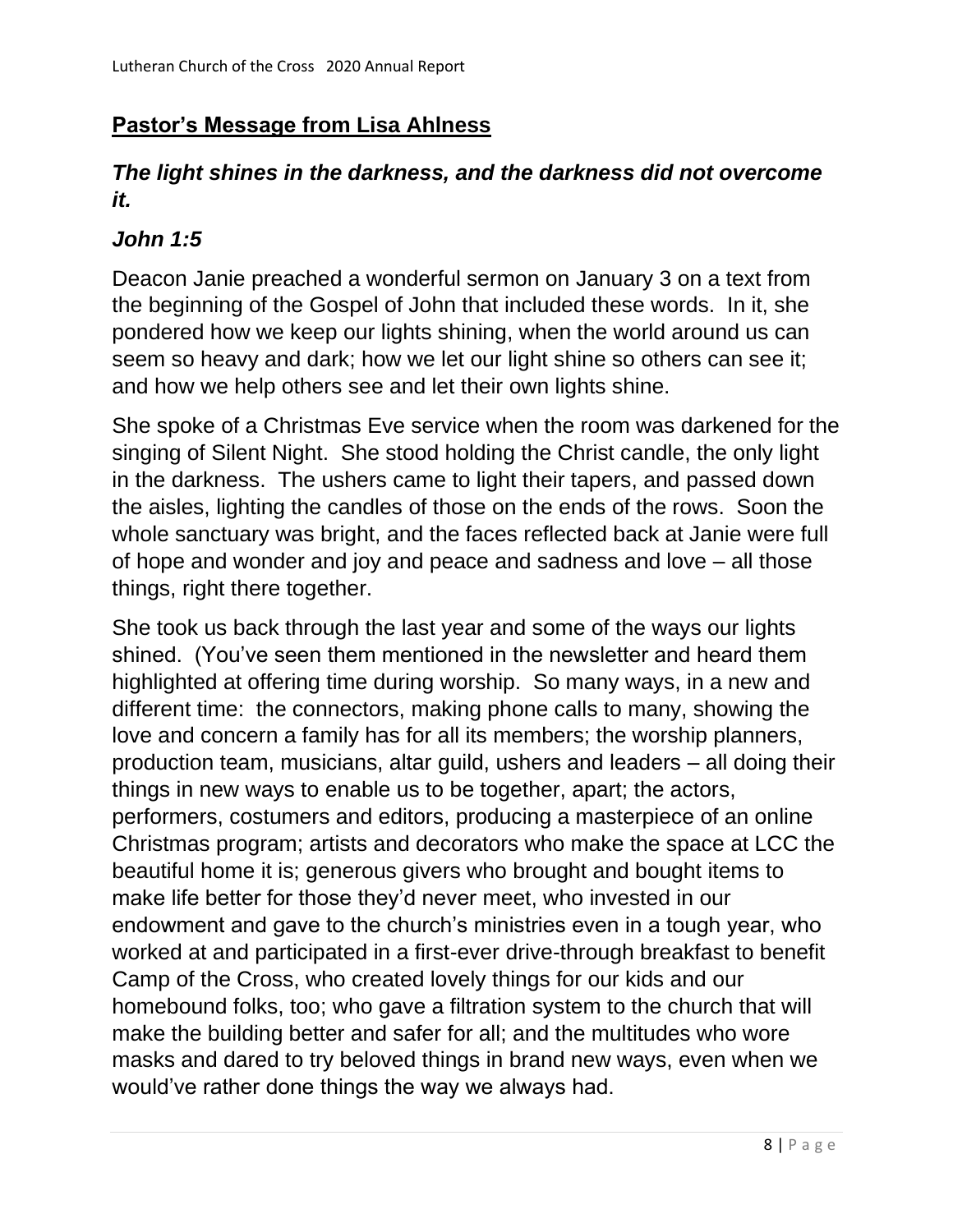My childhood friend had her bike stolen. It was recovered, but was, sadly, ruined. I remember her holding the mirror, smashed and broken. As she held it, it suddenly caught the evening light and reflected a kaleidoscope of bright lights into the gathering darkness. She kept one of the pieces, to remind her.

We are called to be exactly like that piece of mirror – called to reflect the Light of the World, the giver of life and love and hope. Have we felt low, burnt out, not able to shine, sometimes? Yes. But we are not called to be the source of the light. That is God! Yet even when we feel broken, even shattered in pieces, we can still be shards that reflect that Light and scatter the darkness.

Thank you for all the ways you have done that, for one another and for the world, this year. The reports in this booklet and the numbers will give you some details. Thank you for your many kindnesses to me and my family. It is truly a blessing to serve alongside you here at LCC.

What will 2021 hold? We don't know. But we do know who holds the future – and us. Thanks be to God!

Pastor Lisa Ahlness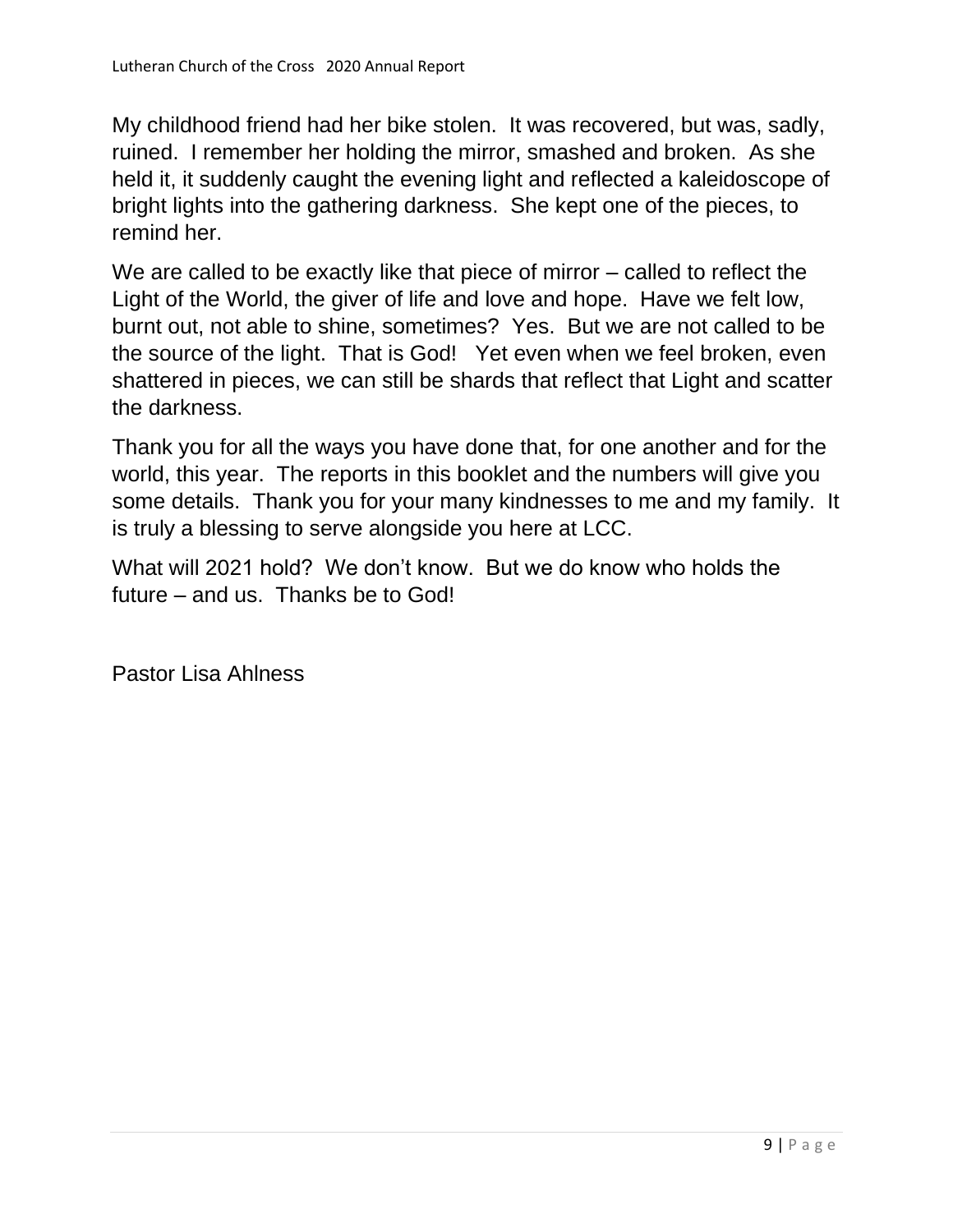## **President's Report**

Submitted by Krisi Kunz, 2020 Council President

As your Council President, I am tasked with writing this letter to sum up the year 2020 for Lutheran Church of the Cross (LCC). I sit here staring at the blank screen thinking, "how on earth do you summarize 2020?" My thoughts first went to "because we were home all summer, this is the best the yard has ever looked," "you know, working from home is not as bad as I thought it would be," and "I am thankful we made it to 2021 healthy." Then, my thoughts wandered to words like: distance learning, toilet paper, pandemic, telecommuting, church online, Zoom, Google Meets, masks, family time, maybe a little too much family time occasionally, lots of outside time, technology is a necessary evil, projects at home getting done, stress, laughter, joy…this list could go on and on

At LCC, we are truly blessed with dedicated staff and volunteers that did not let the words "pandemic" or "shutdown" scare them or slow them down! The speed to which everyone adapted to fully online worship in March was nothing short of amazing. Technology has become our new best friend and has allowed for continued sharing of beautiful music and the word of God. At the start, there were technology difficulties and quality issues, which were quickly remedied through designated charitable gifts to enhance the worship experience with new streaming cameras and broadcasting capabilities.

Technology also allowed confirmation and church school to continue in the distance learning environment. The ability to now connect and continue growing in faith virtually and in person has allowed the LCC education program to maintain all programing throughout 2020. While activities and events overall were down in 2020, staff and members continue to connect through services, committee meetings, bible studies, alter projects, phone calls, and letters.

The Council has been able to continue its support to designated missions, including Missouri Slope Lutheran Care Center and scholarship support for our young members attending ELCA colleges. We also dared to be different and created the Drive in Breakfast for Camp of the Cross. The Drive in Breakfast was hugely successful and so much fun to participate in! In addition to all of this, LCC has been able to increase support to the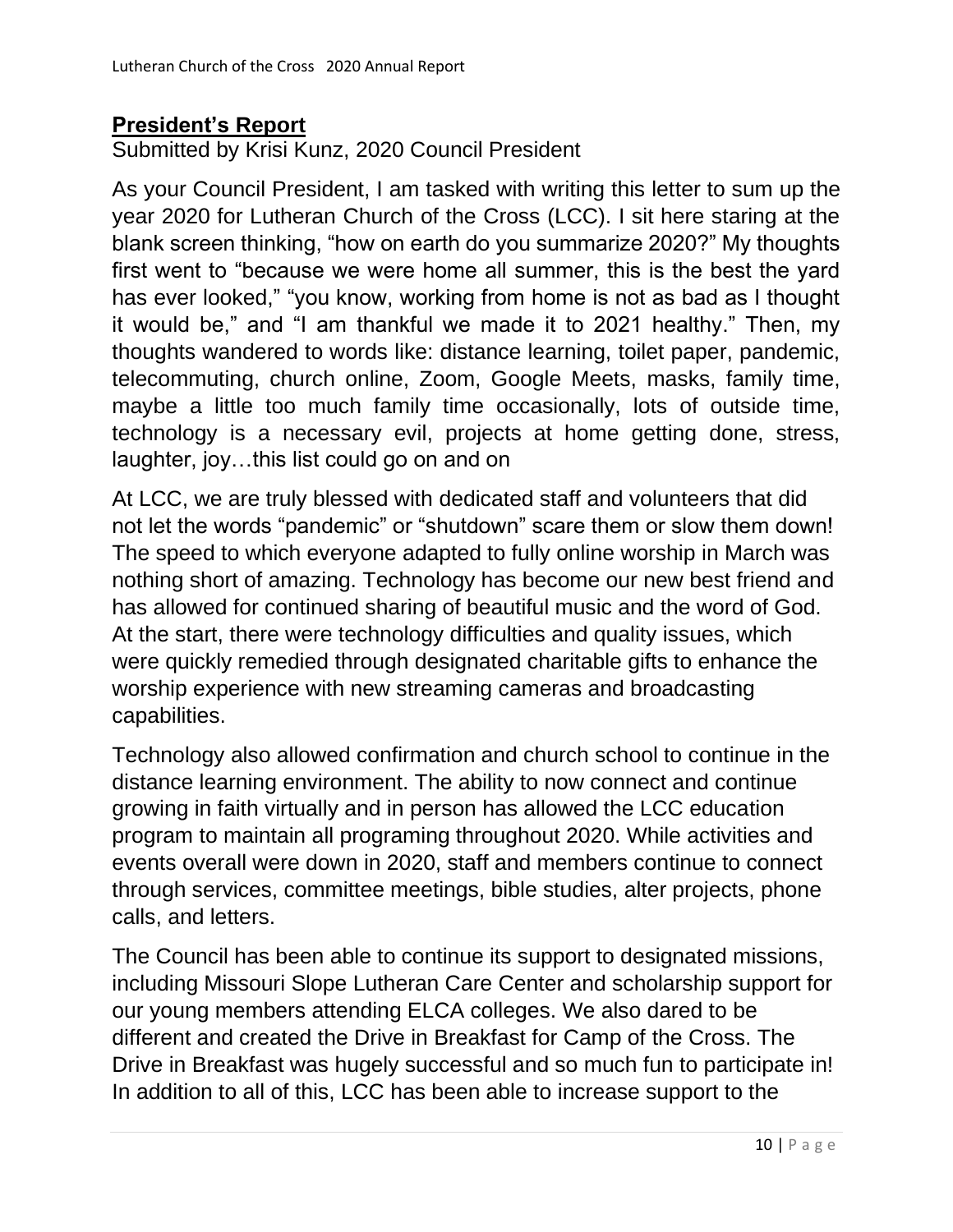Western ND Synod, maintain monthly transfers for the Promissory Note Reserve Fund, in addition to redeeming some of the promissory notes. All of this, and more, would not have been possible in 2020 without your generosity, time, talents, gifts, and continued belief in and support of the mission of LCC.

Looking back at 2020, I have pride in all that LLC was able to accomplish and maintain during a difficult time. As we move into 2021, with ongoing financial, staff, and membership stability, I am excited to see what great things are to come for LCC. We have so much to be grateful for and we thank God for the blessings he has provided to our church community.

Blessings to each you,

Krisi Kunz LCC Council President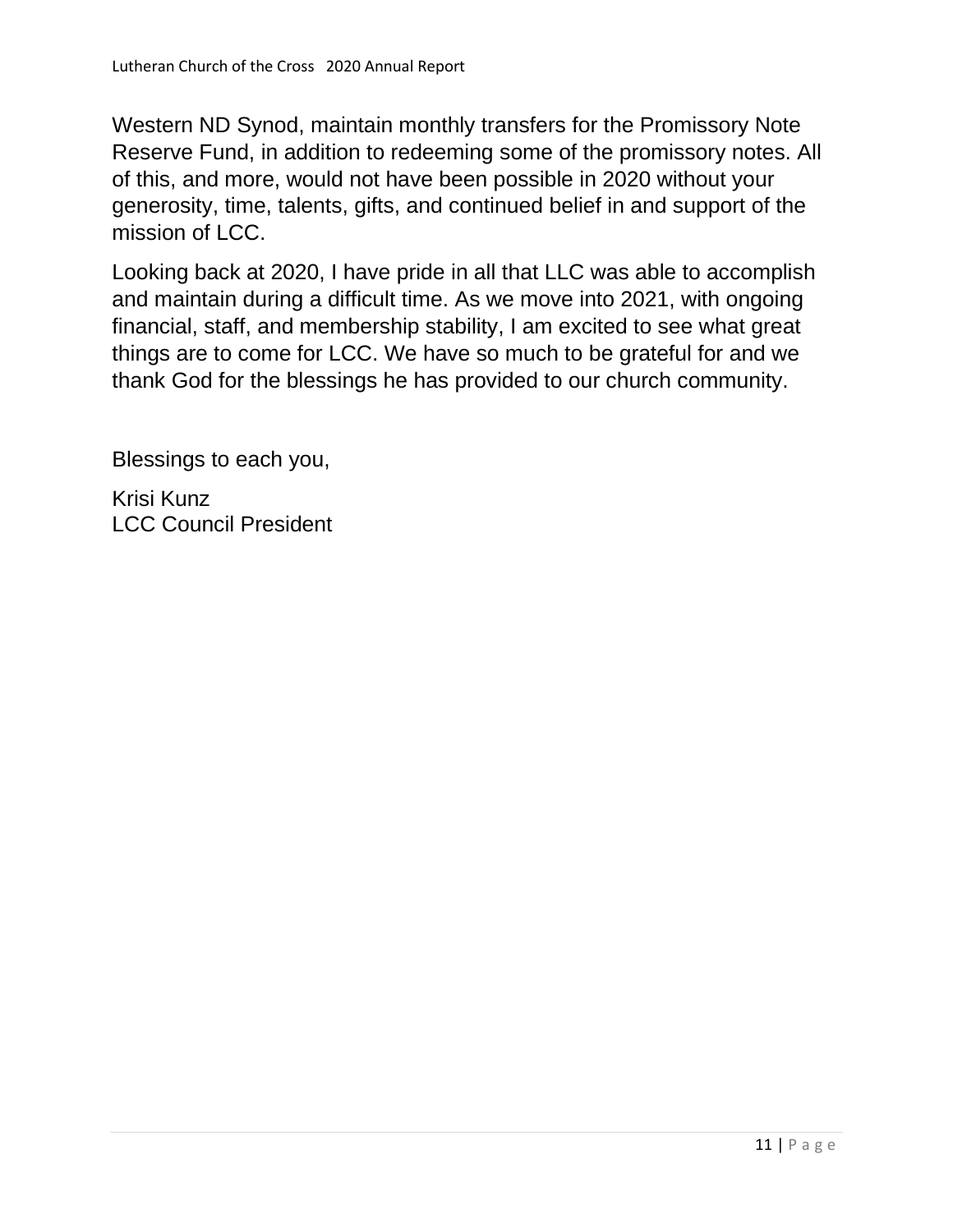#### **Treasurer's Report**

Submitted by Arthur Wheeler, LCC Treasurer

It was a pleasure to serve the LCC Congregation as Treasurer in 2020. The functions of the office have gone well. All vendor's claims have been paid on time, staff salaries were on schedule, and I am happy to report that all statement reconciliations have been correct.

Annual giving statements for 2020 are being completed. The giving statements will be mailed in early January.

During the annual meeting last January, the Congregation approved a \$442,126 budget for Operating Expenses. The budget did include the \$68,400 in annual transfers to the Promissory Note Reserve Account. The Operating Budget did not include \$8,187 in previously received Charitable Gifts for replacement of media components, i.e., camera's and software for live streaming. Although the amount was not part of the Operating Budget, it is included for accounting purposes.

The Church Operating Fund began the year with \$137,862.25 in general checking and savings. The Operating Fund balance on Dec. 31, 2020 is \$163,484.19. Prudent management of the Church operating expenses have kept the operating costs below the contributions that have been received. The ending general fund balance represents a generous Congregation that supports the work of the Church and contributes through the use of Charitable Gifts in addition to regular offerings.

Last April, the Council applied for an SBA PPP loan in the amount of \$43,500. The loan was granted, and the funds were used for salaries in late April, all of May and the first part of June. In mid-June, the Council was required to return unused funds of \$1,700. The Council distributed that amount equally amongst all staff to fully deplete the loan balance. The Council filed an application for Forgiveness of the loan in September. The loan was fully forgiven by the SBA and became a grant from the SBA. With the forgiveness, the entire SBA loan is null and void and the \$43,500 became general fund regular income.

The Council also approved Mission Support contributions to the Camp of the Cross, Missouri Slope Lutheran Care Center, the Western North Dakota Synod ELCA and Lutheran Social Services. Monthly Mission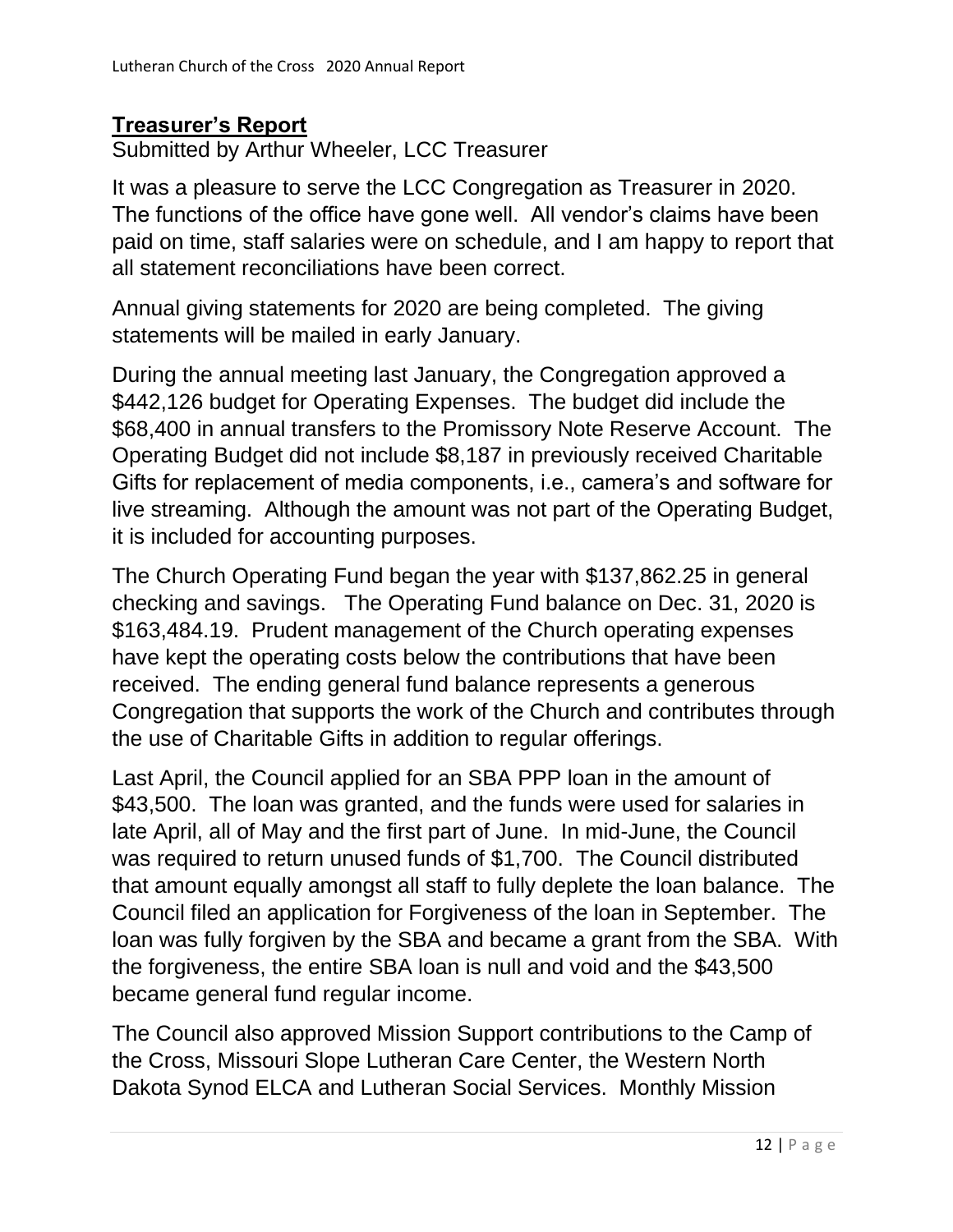Support contributions of 5% of contributions are forwarded to WND each month and in 2020 totaled \$21,599. Our support of over \$4,000 to the Camp of the Cross from the drive-up pancake breakfast last year was deemed a large success The Church also has an Endowment Fund separate from all other funds which has a balance of approximately \$35,256. The Endowment Fund is an excellent choice for anyone doing estate planning.

With the retirement of the construction loan from American Bank Center in 2017, the Council has maintained a monthly transfer of \$5,700 from the General Operating Fund to the Promissory Note Reserve Fund. Twentytwo promissory note holders had loaned \$424,000 to the Church by the end of 2017. This year, the Council has redeemed four Promissory Notes totaling \$39,000 plus keeping interest current on all notes through last December 1. The Council expects to redeem another \$90,000 in note principal in 2021. Cash flows of the Promissory Note Reserve Fund are still on track to hopefully redeem all Promissory Notes by July 2023. There is \$5,719 more in the Promissory Note Reserve Fund than the projected cash flow requires. The Council indeed thanks all church members who hold Promissory Notes for their continued support.

The Church is financially sound. A maintenance contract inspects all mechanical equipment every three months. Charitable gifts have helped offset any unanticipated maintenance cost. Thank you to all who have contributed additional support to replenish the General Operating Funds.

The Church of the Cross is blessed to have such a supportive and committed membership. Many "thanks" from the Council to all who have made 2020 such a blessed year in spite of handicaps. God bless!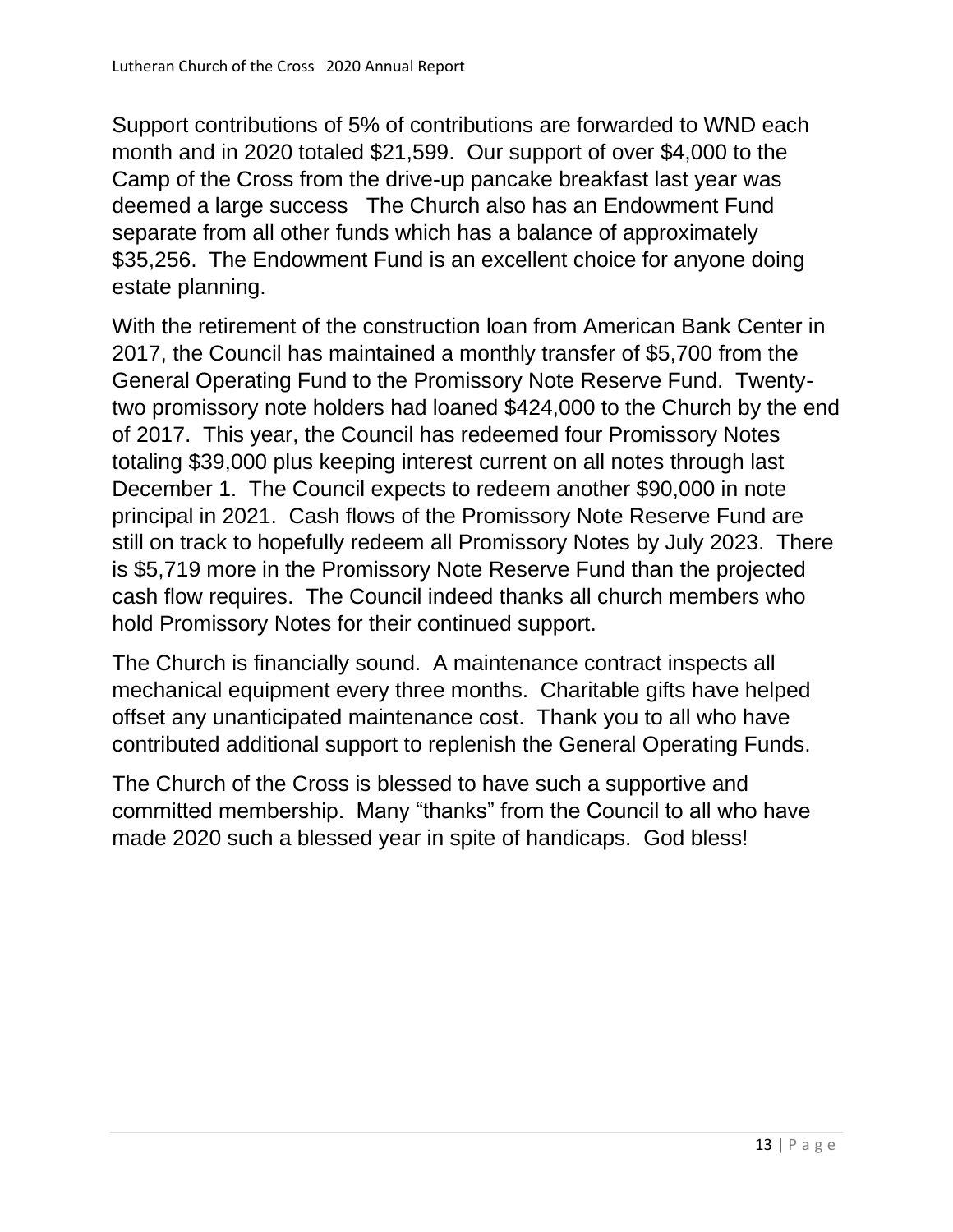## **2020 Committee Reports:**

#### **Christian Education and Youth Report**

Submitted by Janie Hague

What a wonderful year it has been with the children, youth, and families of Lutheran Church of the Cross. We started off the year with youth groups and bake sales for our youth that were going to go on a mission trip this summer. Then the pandemic hit and sadly we had to postpone our mission trip. This summer we hosted an outdoor movie night where we showed the greatest showman. This fall we started church school and confirmation hybrid model. We confirmed 2 young people the end of October and welcomed into the church as confirmed members.

I want to thank you all for the time that I have been with you all and supporting me in finishing seminary. I was able to get ordained in June. I was unable to be ordained in my home congregation due to the pandemic. I am so thankful that Church of the Cross opened their building for me to be ordained in. Thank you, parents, for getting your youth to the church on time for things and being flexible this year with offering education virtually. I could not have done these things without the dedication from parents, and many volunteers. Thank you to our young people, your children.

In Christ, Janie<><

#### **FAITH AND CARE Committee Report**

Submitted by Karen Will, Peggy Hetland, Myrtice Behan, Pam Hanson

This year with Covid has been a very different year for Faith and Care. We served the Annual Meeting potluck last January and the first three Lenten soup suppers before mid-March until we could no longer continue with any of the scheduled activities. Drinks and wrapped cookies were served at a couple of funerals.

When we are able to resume our activities in the future, then we will review the groups and co-hairs and will communicate that to everyone.

We thank everyone for assisting where help has been needed in this last year.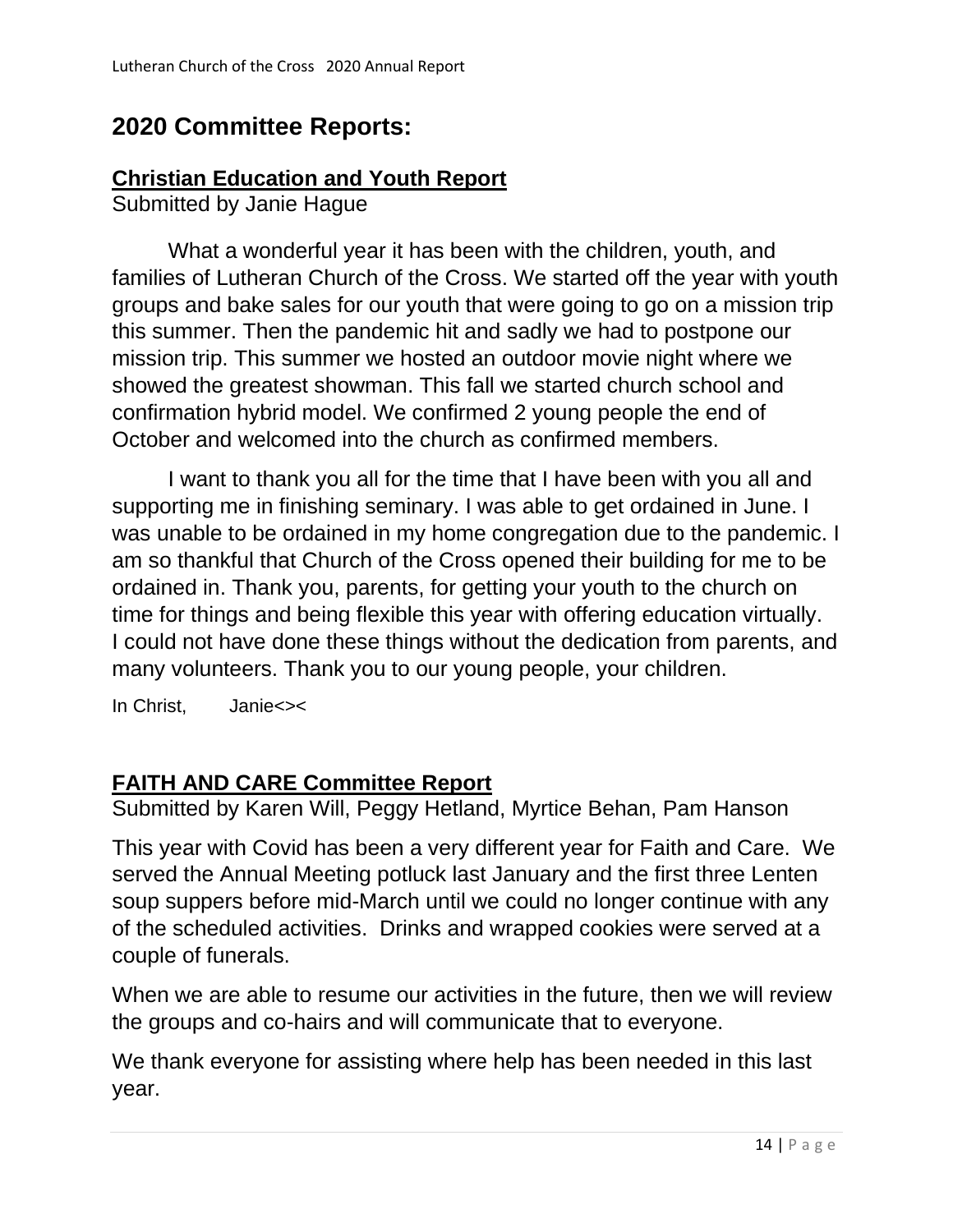## **Helping Hands Committee Report**

Submitted by Pam Hanson and Sally Grenz

Helping Hands is a committee at LCC, under Church Nurturing. We serve the members of our congregation; our LCC family. As Christians, we are called to help and that is what we try to do. We meet the needs of people in our congregation when they need a little extra help. We provide rides and meals when needed, this can be long term or short term because of an illness or death in the family. We also provide a meal to the family before or after a funeral.

This is a social committee and we are hoping to be able to get back to visiting again soon. It's one of the main missions of this committee. If you love to visit this currently with phone calls this committee is for you.) We visit members of our congregation that don't get out as they use to.

We've had a very different year as we can't visit many of our members as we once did. Many of our members have made phone calls and sent cards to let them know we care. Thank you to Kay Miller who has really helped us with this mission sending close to 200 cards. The youth made Valentine cards and we sent them. We also sent Easter, Thanksgiving and Christmas cards to many special church members. In leu of Caroling we mailed the Christmas ornaments made by the Stitching Group. This year we delivered May Day baskets and a Fall Chexing in on you basket. If you or someone you know could use any of these services, please call the church.

If you or someone you know could use any of these services, please call the church.

We are always looking for more members and ways to grow and serve the needs of our congregation. WE NEED YOUR HELP. You can serve on this committee in many ways. You can help with rides, visits or get on the list for providing meals. If you would like to be part of this committee or feel you could help or have any suggestions call Pam Hanson or Sally Grenz. Come join the fun.

They will know we are Christians by our love by our love.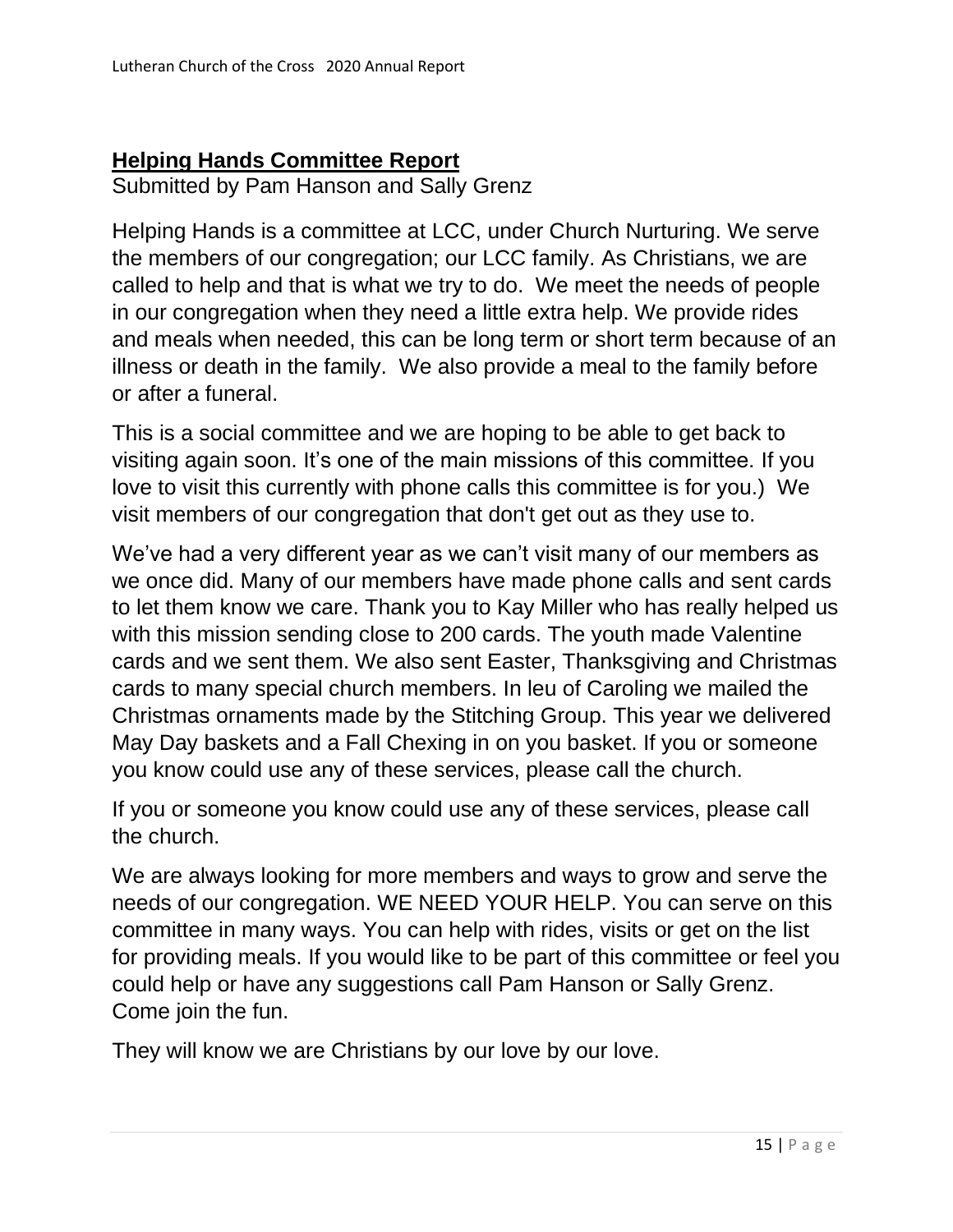Lutheran Church of the Cross 2020 Annual Report